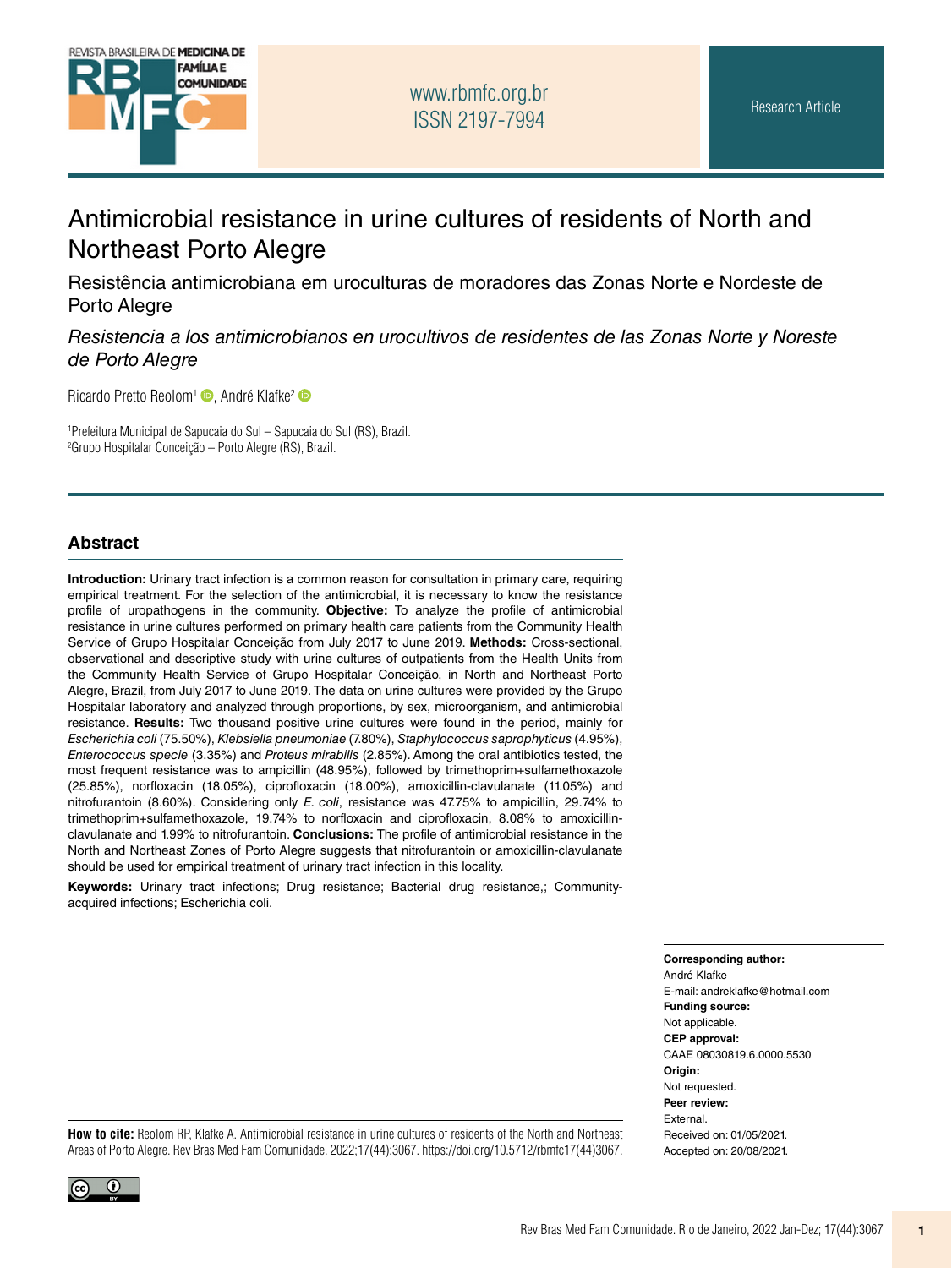#### **Resumo**

**Introdução:** Infecção urinária é motivo comum de consulta na Atenção Primária, requerendo tratamento empírico. Para a seleção do antimicrobiano, é necessário conhecer o perfil de resistência dos uropatógenos na comunidade. **Objetivo:** Analisar o perfil de resistência antimicrobiana em uroculturas realizadas em pacientes da Atenção Primária à Saúde do Serviço de Saúde Comunitária do Grupo Hospitalar Conceição, de julho de 2017 a junho de 2019. **Métodos:** Estudo transversal, observacional e descritivo com uroculturas de pacientes ambulatoriais das Unidades de Saúde do Serviço de Saúde Comunitária do Grupo Hospitalar Conceição, nas Zonas Norte e Nordeste de Porto Alegre, de julho de 2017 a junho de 2019. Os dados das uroculturas foram fornecidos pelo laboratório do Grupo Hospitalar e analisados por meio das proporções, por sexo, micro-organismo e resistência antimicrobiana. **Resultados:** Encontraram-se 2.000 uroculturas positivas no período, principalmente por *Escherichia coli* (75,50%), *Klebsiella pneumoniae* (7,80%), *Staphylococcus saprophyticus* (4,95%), *Enterococcus specie* (3,35%) e *Proteus mirabilis* (2,85%). Entre os antibióticos orais testados, a maior resistência foi para ampicilina (48,95%), seguida por sulfametoxazol+trimetoprima (25,85%), norfloxacino (18,05%), ciprofloxacino (18,00%), amoxicilina+clavulanato (11,05%) e nitrofurantoína (8,60%). Considerando-se apenas *E. coli*, as resistências foram 47,75% para ampicilina, 29,74% para sulfametoxazol+trimetoprima, 19,74% para norfloxacino e ciprofloxacino, 8,08% para amoxicilina+clavulanato e 1,99% para nitrofurantoína. **Conclusões:** O perfil de resistência antimicrobiana nas Zonas Norte e Nordeste de Porto Alegre sugere que sejam utilizados para tratamento empírico de infecção do trato urinário nessa localidade nitrofurantoína ou amoxicilina+clavulanato.

Palavras-chave: Infecções urinárias; Resistência a medicamentos; Farmacorresistência bacteriana; Infecções comunitárias adquiridas; Escherichia coli.

#### **Resumen**

**Introducción:** La infección del tracto urinario es un motivo frecuente de consulta en atención primaria, requiriendo tratamiento empírico. Para la selección del antimicrobiano, es necesario conocer el perfil de resistencia de los uropatógenos en la comunidad. **Objetivo:** Analizar el perfil de resistencia antimicrobiana en urocultivos realizados en pacientes de atención primaria de salud de Serviço de Saúde Comunitária de Grupo Hospitalar Conceição de julio de 2017 a junio de 2019. **Métodos:** Estudio transversal, observacional y descriptivo con urocultivos de pacientes ambulatorios de las Unidades de Salud de Serviço de Saúde Comunitária de Grupo Hospitalar Conceição, en las Zonas Norte y Nordeste de Porto Alegre, de julio de 2017 a junio de 2019. Los datos de urocultivos fueron proporcionados por el laboratorio de Grupo Hospitalar y analizados a través de proporciones, por sexo, microorganismos y resistencia a los antimicrobianos. **Resultados:** En el período se encontraron 2.000 urocultivos positivos, principalmente por *Escherichia coli* (75,50%), *Klebsiella pneumoniae* (7,80%), *Staphylococcus saprophyticus* (4,95%), *Enterococcus especie* (3,35%) y *Proteus mirabilis* (2,85%). Entre los antibióticos orales probados, la mayor resistencia fue para la ampicilina (48,95%), seguida de sulfametoxazol+trimetoprima (25,85%), norfloxacina (18,05%), ciprofloxacina (18,00%), amoxicilina+clavulanato (11,05%) y nitrofurantoína (8,60%). %). Considerando solo a *E. coli*, la resistencia fue del 47,75% para ampicilina, 29,74% para sulfametoxazol + trimetoprima, 19,74% para norfloxacina y ciprofloxacina, 8,08% para amoxicilina + clavulanato y 1,99% para nitrofurantoína. **Conclusiones:** El perfil de resistencia a los antimicrobianos en las regiones Norte y Nordeste de Porto Alegre sugiere que se utilizan para el tratamiento empírico de la infección del tracto urinario en esta localidad nitrofurantoína o amoxicilina+clavulanato.

Palabras clave: Infecciones urinarias; Resistencia a medicamentos; Farmacorresistencia bacteriana; Infecciones comunitarias adquiridas; Escherichia coli.

### **INTRODUCTION**

Urinary tract infections (UTIs) are extremely prevalent worldwide, accounting for 0.9% of all outpatient visits in the United States.1 In Brazil, its annual incidence is 8.0–10.8%.<sup>2,3</sup> About 60% of women will have at least one episode of UTI during their lifetime, and of these, around 44% will have a recurrence in the following year.

Because of laboratory requirements and time for urine culture and drug sensitivity testing (48– 72 hours), UTI treatment in primary health care (PHC) is usually empirical, and drug selection is based on an assumption of the probable pathogen and its local antimicrobial susceptibility.4,5 Such a pathogen must be inferred according to the location in which the diagnosis occurs and with the knowledge of the profile of its sensitivity to the available antibiotics. This knowledge is essential for treatment to be effective and to have lower risk of complications.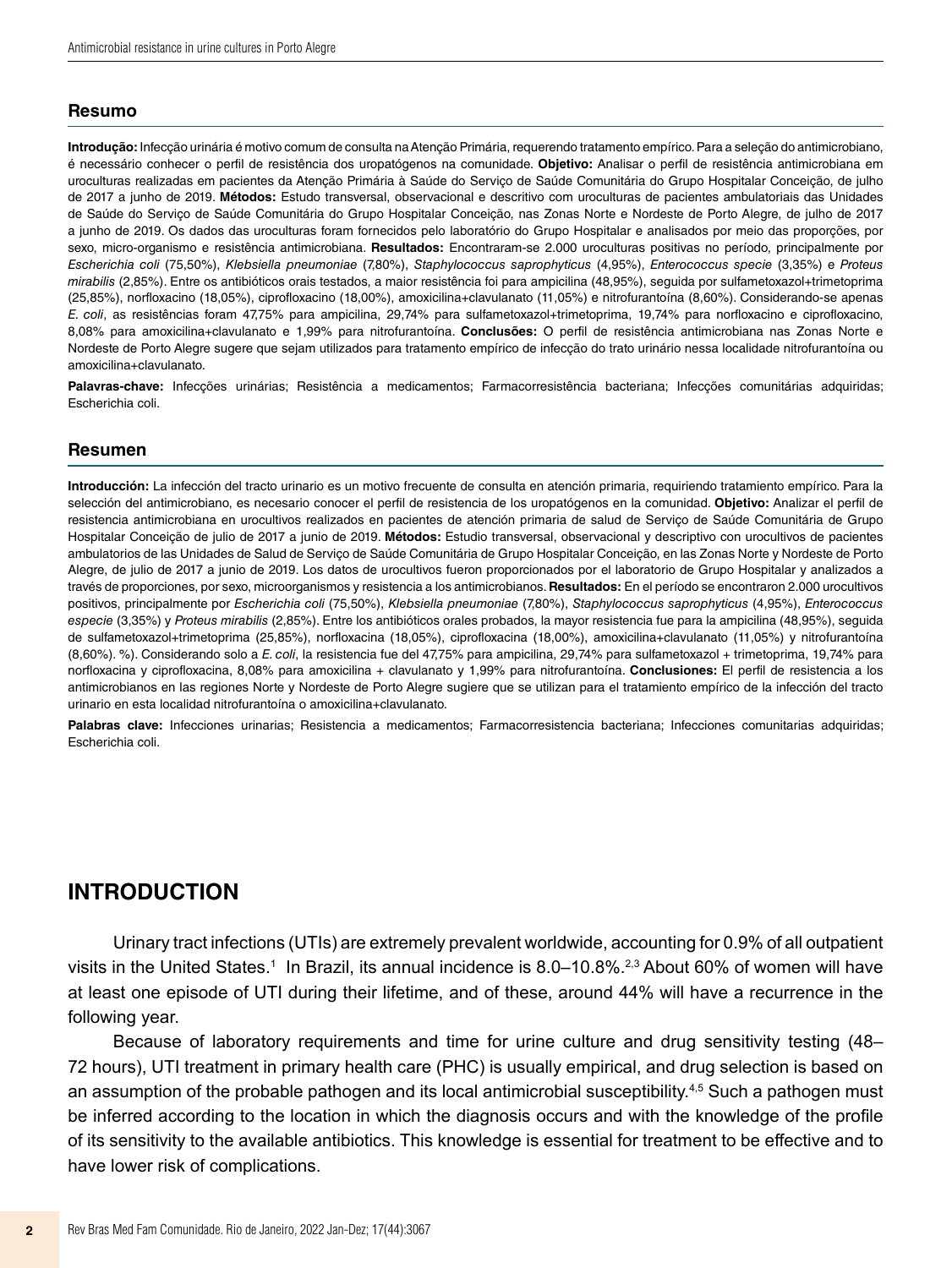The Community Health Service of Grupo Hospitalar Conceição has existed for 40 years, is composed of 12 PHC units in North and Northeast Porto Alegre and is responsible for health care in an area with 105,428 inhabitants, according to the 2010 Census. For the city of Porto Alegre and the vast majority of locations in Brazil, the resistance and sensitivity profile of the pathogens that cause community UTIs is currently unknown. The treatment of this infection is based especially on data from studies carried out in other locations, where the antimicrobial resistance profile is often different. To guide the empirical treatment of community UTIs in the region, this study aimed to assess the profile of antimicrobial resistance in urine cultures of PHC patients in North and Northeast Porto Alegre.

### **METHODS**

A cross-sectional observational descriptive study was carried out analyzing all positive urine cultures collected from outpatient from living in the areas covered by the 12 health units of the Community Health Service of Grupo Hospitalar Conceição, located in neighborhoods in North and Northeast Porto Alegre, from July 2017 to June 2019.

All urine samples were collected at home, with midstream sampling, and delivered by the patients to the laboratory of Grupo Hospitalar Conceição, where they were processed. Urine cultures were performed in a specific medium, with a Veitec2c identification card, and the antimicrobial sensitivity test was performed using the Kirby and Bauer disk diffusion technique. $^{\rm 6}$  Antibiogram reading was based on BrCast standards.

Urinary culture data were provided by the Grupo Hospitalar Conceição laboratory, upon written request to its technical manager. A spreadsheet was sent by the laboratory containing the test identification number, patient's name, registration number at the Institution, date of collection, isolated microbe, number of colony-forming units (CFU) and list of tested antibiotics, with the symbols "R" and "S ", when there was resistance and sensitivity to that drug, respectively. All urine cultures showing growth of a single agent over 100,000 CFU/mL were considered positive.5,7,8

The variables analyzed were sex, microorganism isolated and antimicrobial resistance profile. The spreadsheet sent by the laboratory was imported by the Numbers program (Apple Inc.), in which the descriptive analysis was performed, by calculating the proportions of the variables. The study was approved by the Research Ethics Committee of Grupo Hospitalar Conceição, under No. 3,279,803, CAAE 08030819.6.0000.5530.

### **RESULTS**

A list containing 2,038 positive urine cultures from outpatients of the Community Health Service of Grupo Hospitalar Conceição from July 2017 to June 2019 was sent to the laboratory. Of these, 38 showed growth below 100,000 CFU/mL, and were therefore excluded from the study. A total of 2,000 urine cultures were included in the analysis.

The vast majority of these, 1750 (87.50%), were from female patients. In most cases, the isolated agent was *Escherichia coli* (75.50%), followed by *Klebsiella pneumoniae* (7.80%), *Staphylococcus saprophyticus* (4.95%), *Enterococcus* sp. (3.35%) and *Proteus mirabilis* (2.85 %) (Table 1). The other bacteria were isolated in less than 1% of the urine cultures.

The antibiotics that showed the highest levels of resistance, regardless of the microbe isolated, were ampicillin (48.95%), trimethoprim+sulfamethoxazole (25.85%), norfloxacin (18.05%) and ciprofloxacin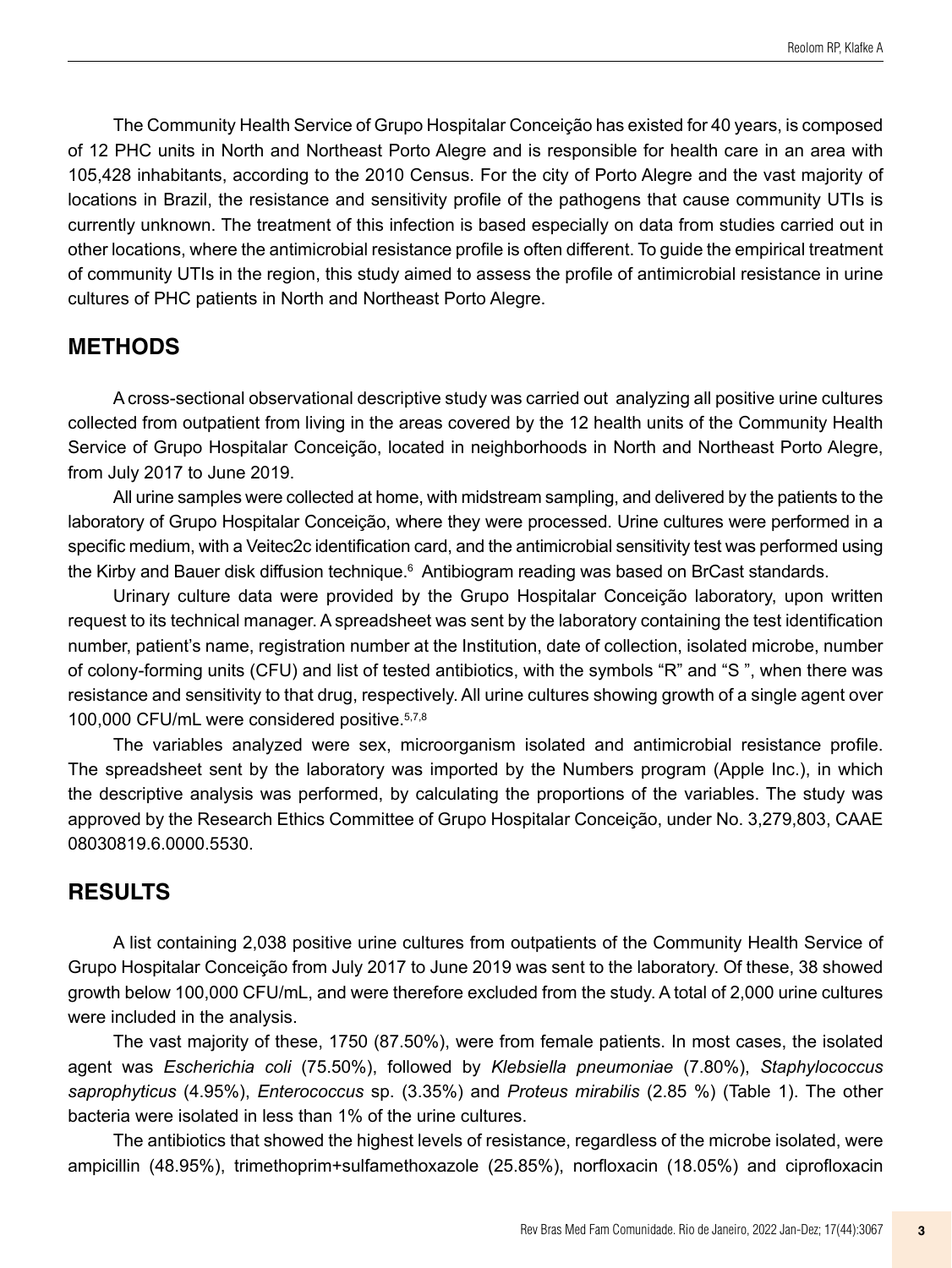| <b>Bacterium</b>             | Absolute No. | Percentage (%) |
|------------------------------|--------------|----------------|
| Escherichia coli             | 1,510        | 75.50          |
| Klebsiella pneumoniae        | 156          | 7.80           |
| Staphylococcus saprophyticus | 99           | 4.95           |
| Enterococcus sp.             | 67           | 3.35           |
| Proteus mirabilis            | 57           | 2.85           |
| Staphylococcus aureus        | 17           | 0.85           |
| Enterobacter cloacae complex | 17           | 0.85           |
| Citrobacter koseri           | 14           | 0.70           |
| Enterobacter aerogenes       | 13           | 0.65           |
| Morganella morganii          | 12           | 0.60           |
| Serratia marcescens          | 11           | 0.55           |
| Pseudomonas aeruginosa       | 10           | 0.50           |
| Klebsiella oxytoca           | 6            | 0.30           |
| Enterococcus faecalis        | 2            | 0.10           |
| Klebsiella ozaenae           | 2            | 0.10           |
| Streptococcus agalactiae     | 2            | 0.10           |
| Raoultella planticola        | 1            | 0.05           |
| Proteus penneri              |              | 0.05           |
| Staphylococcus epidermidis   |              | 0.05           |
| Staphylococcus hominis       |              | 0.05           |
| Serratia rubidaea            |              | 0.05           |
| Total                        | 2,000        | 100.00         |

**Table 1.** Bacteria identified in urine cultures of outpatients of the Community Health Service of Grupo Hospitalar Conceição between July 2017 and June 2019.

(18.00%) (Table 2). Regarding *E. coli*, the main etiologic agent of UTIs in the community, the most common resistance was to ampicillin (47.75%), trimethoprim+sulfamethoxazole (29.74%), ciprofloxacin (19.74%) and norfloxacin (19.74%) (Table 3).

## **DISCUSSION**

*E. coli* was the most frequently found pathogen in positive urine cultures of patients from the health units of the Community Health Service of Grupo Hospitalar Conceição, from July 2017 to June 2019. The antibiotics with greatest resistance to this agent and to all that grew in the urine cultures were ampicillin, trimethoprim+sulfamethoxazole, ciprofloxacin and norfloxacin.

There are several studies describing the profile of antimicrobial susceptibility in urine cultures, including ones conducted in Brazil.<sup>5,9-31</sup> However, many have older data,<sup>5,9,10</sup> include a small sample<sup>11-20</sup> or are from tertiary services.<sup>21-24</sup> But considering only studies from the last decade, evaluating at least 220 positive urine cultures of outpatient origin (community UTIs), excluding tertiary outpatient clinics, the results are, in general, similar to those of the present study. In all studies found with these criteria and that evaluated both sexes, the proportion of women with UTI was almost always greater than 80%, as in this study, especially if all age groups were included. In all these studies, *E. coli* was the most frequent pathogen; in most of them, it was responsible for UTI in more than 70% of cases, as in our study.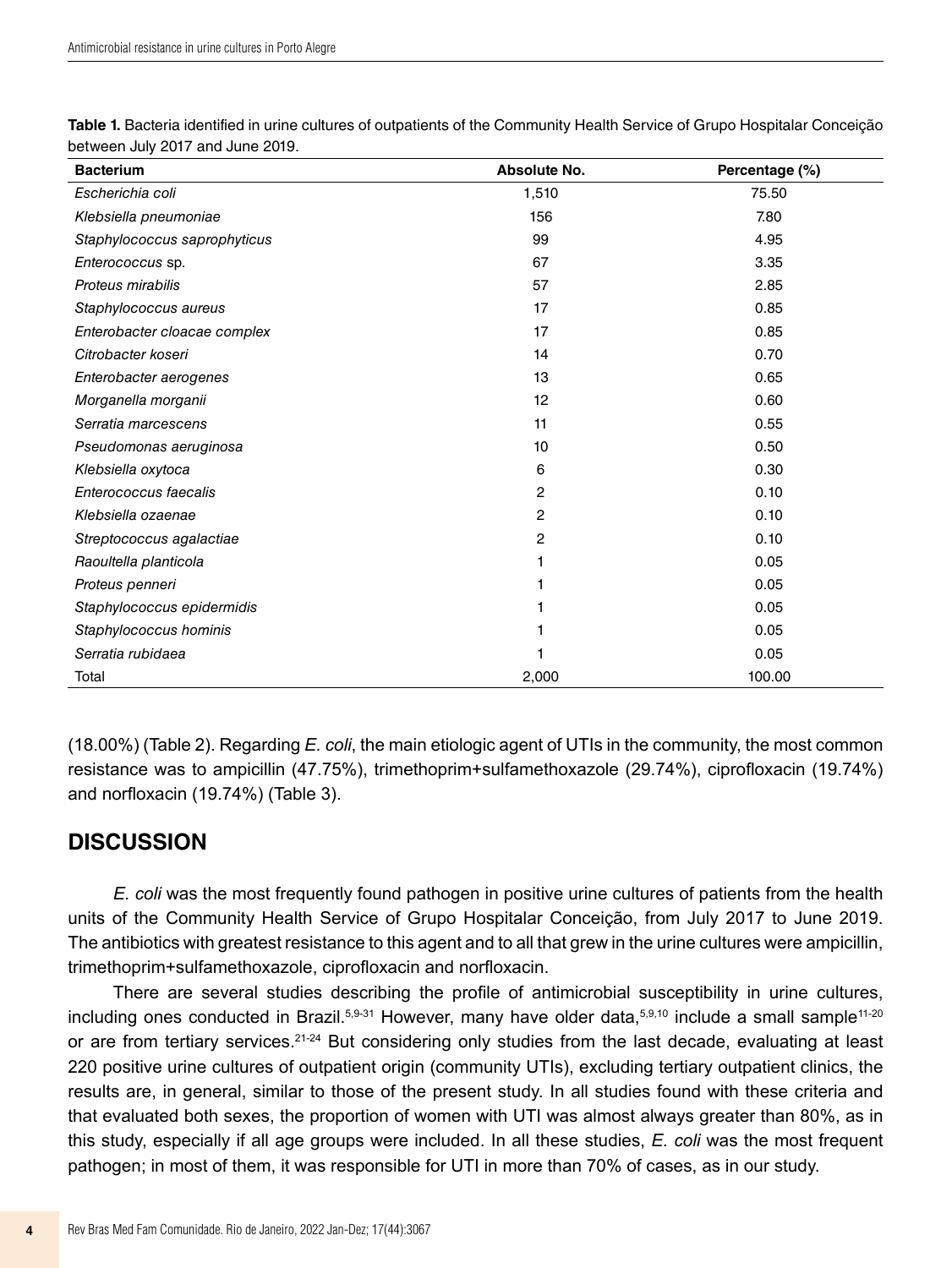| <b>Antibiotic</b>             | Resistance (%) |
|-------------------------------|----------------|
| Ampicillin                    | 48.95          |
| Trimethoprim+sulfamethoxazole | 25.85          |
| Norfloxacin                   | 18.05          |
| Ciprofloxacin                 | 18.00          |
| Amoxicillin-clavulanate       | 11.05          |
| Nitrofurantoin                | 8.60           |
| Cefazolin                     | 8.25           |
| Gentamicin                    | 6.70           |
| Ceftriaxone                   | 3.85           |
| Aztreonam                     | 3.00           |
| Cefepime                      | 2.55           |
| Tetracycline                  | 2.00           |
| Piperacillin-tazobactam       | 1.65           |
| Ertapenem                     | 1.15           |
| Imipenem                      | 0.90           |
| Meropenem                     | 0.85           |
| Erythromycin                  | 0.70           |
| Clindamycin                   | 0.50           |
| Amikacin                      | 0.35           |
| Oxacillin                     | 0.05           |
| Vancomycin                    | 0.00           |
| Rifampicin                    | 0.00           |
| Tigecycline                   | 0.00           |
| Linezolid                     | 0.00           |

**Table 2.** Antibiotic resistance of pathogens in urine cultures of outpatients of the Community Health Service of Grupo Hospitalar Conceição between July 2017 and June 2019 (n=2,000).

**Table 3.** Antibiotic resistance of *E. coli* in urine cultures of outpatients of the Community Health Service of Grupo Hospitalar Conceição between July 2017 and June 2019 (n=1,510).

| <b>Antibiotic</b>             | Resistance (%) |
|-------------------------------|----------------|
| Ampicillin                    | 47.75          |
| Trimethoprim+sulfamethoxazole | 29.74          |
| Ciprofloxacin                 | 19.74          |
| Norfloxacin                   | 19.74          |
| Amoxicillin-clavulanate       | 8.08           |
| Gentamicin                    | 6.62           |
| Cefazolin                     | 4.83           |
| Ceftriaxon                    | 2.25           |
| Nitrofurantoin                | 1.99           |
| Aztreonam                     | 1.99           |
| Cefepime                      | 1.79           |
| Piperacillin-tazobactam       | 0.20           |
| Amikacin                      | 0.13           |
| Ertapenem                     | 0.13           |
| Imipenem                      | 0.07           |
| Meropenem                     | 0.07           |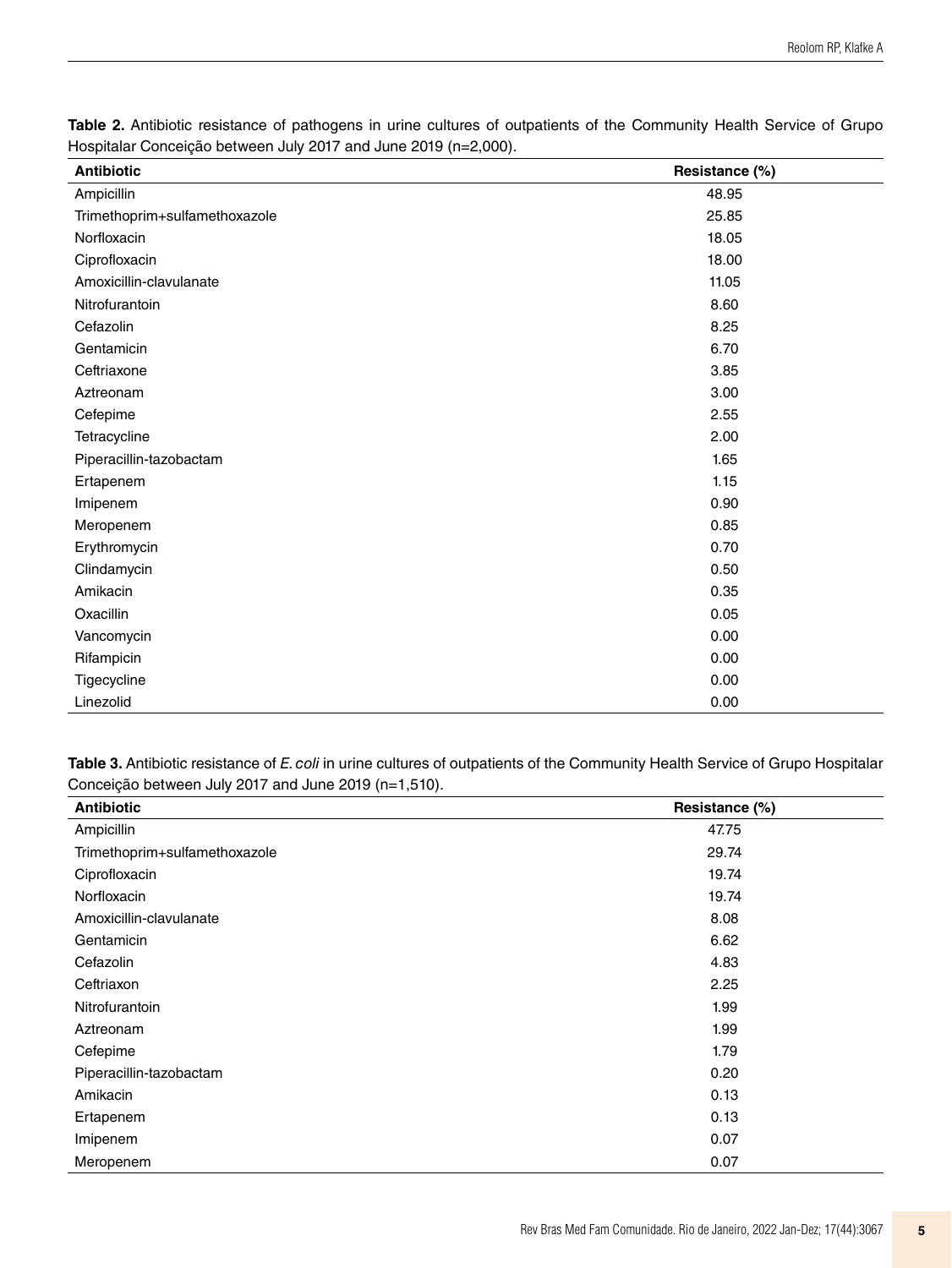In 2014, a study in Florianópolis outpatients of all age groups analyzed 4,603 urine cultures, where 1,035 were positive.25 Of these, 89.1% were in women, and 77.1% were caused by *E. coli*, where antibiotic resistance was: high for cephalothin (56.3%), ampicillin (52.8%), amoxicillin-clavulanate (33.1%), trimethoprim+sulfamethoxazole (31.7%) and nalidixic acid (31.6%); intermediate for ciprofloxacin (22.7%) and norfloxacin (22.2%); and low for nitrofurantoin (14.1%) and gentamicin (7.6%). Of the antibacterials tested, the resistance levels were similar to those in our study, except for amoxicillin+clavulanate and nitrofurantoin, with much lower resistance compared to our findings.

Another study evaluating community UTIs in Divinópolis (MG), collected from January to June 2015, involved 3,995 urine cultures, 802 with bacterial growth.26 Of these positive ones, 86.9% were in women and 72.8% were caused by *E. coli*. Resistance of this bacterium was highest to ampicillin (49.7%), trimethoprim+sulfamethoxazole (38.6%), norfloxacin (33.0%) and ciprofloxacin (31.8%), and lowest to gentamicin (19.2%), cephalothin (18.6%), amoxicillin-clavulanate (16.0%) and nitrofurantoin (9.0%). Considering the resistance of all bacteria found in this work, the proportions did not change much for the large majority of antibiotics: 55.8% for ampicillin, 37.6% for trimethoprim+sulfamethoxazole, 32.1% for norfloxacin, 31.1% for ciprofloxacin, 18.3% for amoxicillin-clavulanate and 22.5% for nitrofurantoin. *E. coli* resistance in that study was greater than that found in the present work to almost all antibiotics.

A study with data from 2012 to 2016 from a private laboratory in Uberlândia (MG) involved 6,691 urine cultures, 1,065 of which were positive.<sup>27</sup> The prevalence of women was 84.6%, and the proportion of those caused by *E. coli* was slightly lower than in our results and in the other studies reported so far, i.e., 64.2%. The resistance of *E. coli* to ampicillin (77%), trimethoprim+sulfamethoxazole (56%) and amoxicillinclavulanate (17%) was much higher than in the present study and in those by others, and substantially lower to ciprofloxacin and norfloxacin (11% ) compared to other studies. No resistance to nitrofurantoin was reported.

Another study evaluated only the 1,654 positive urine cultures for *E. coli* (about 79% of all samples collected) from outpatients at the Federal University of Triângulo Mineiro Hospital, from 2010 to 2015, of which 83% were in women.<sup>3</sup> Antibiotics with resistance to *E. coli* were cephalothin (31.8%), ciprofloxacin (28.9%) and norfloxacin (30.7%), with a linear increase in resistance to these last two drugs (resistance that was, on average, significantly higher than what we found here), and low resistance to nitrofurantoin (5.9%), but higher than that observed by us.

A study analyzing community UTIs in the elderly (over 60 years old) in Goiânia concluded that 75.6% of them were caused by *E. coli*, and 77.6% of positive urine cultures in symptomatic affected elderly women.28 Compared to what we found, there was much greater resistance to quinolones (39.5%), lower resistance to trimethoprim+ sulfamethoxazole (16.2%) and similar resistance to nitrofurantoin (3.76%).

Outside Brazil, a study tried to evaluate urine cultures from all over France, but, for logistical reasons, it ended up having losses.29 It included only women, who went to see their general physician for bladder pain, urinary frequency or urinary urgency. That study showed much lower *E. coli* resistance than other studies for ciprofloxacin (1.5%), nitrofurantoin (0.4%) and amoxicillin-clavulanate (3.5%), although not so much lower for trimethoprim+sulfamethoxazole (17.8%) and amoxicillin (38%).

Another French study, including only Paris laboratories, with 1,123 positive urine cultures, 81.4% in women, 69% for *E. coli*, obtained similar results as ours for resistance of this pathogen to ampicillin (50.5%), trimethoprim+sulfamethoxazole (26.0%), ciprofloxacin (15.5%), norfloxacin (22.1%) and nitrofurantoin  $(1.1\%)$ , but higher for amoxicillin-clavulanate  $(38.2\%)$ .<sup>30</sup>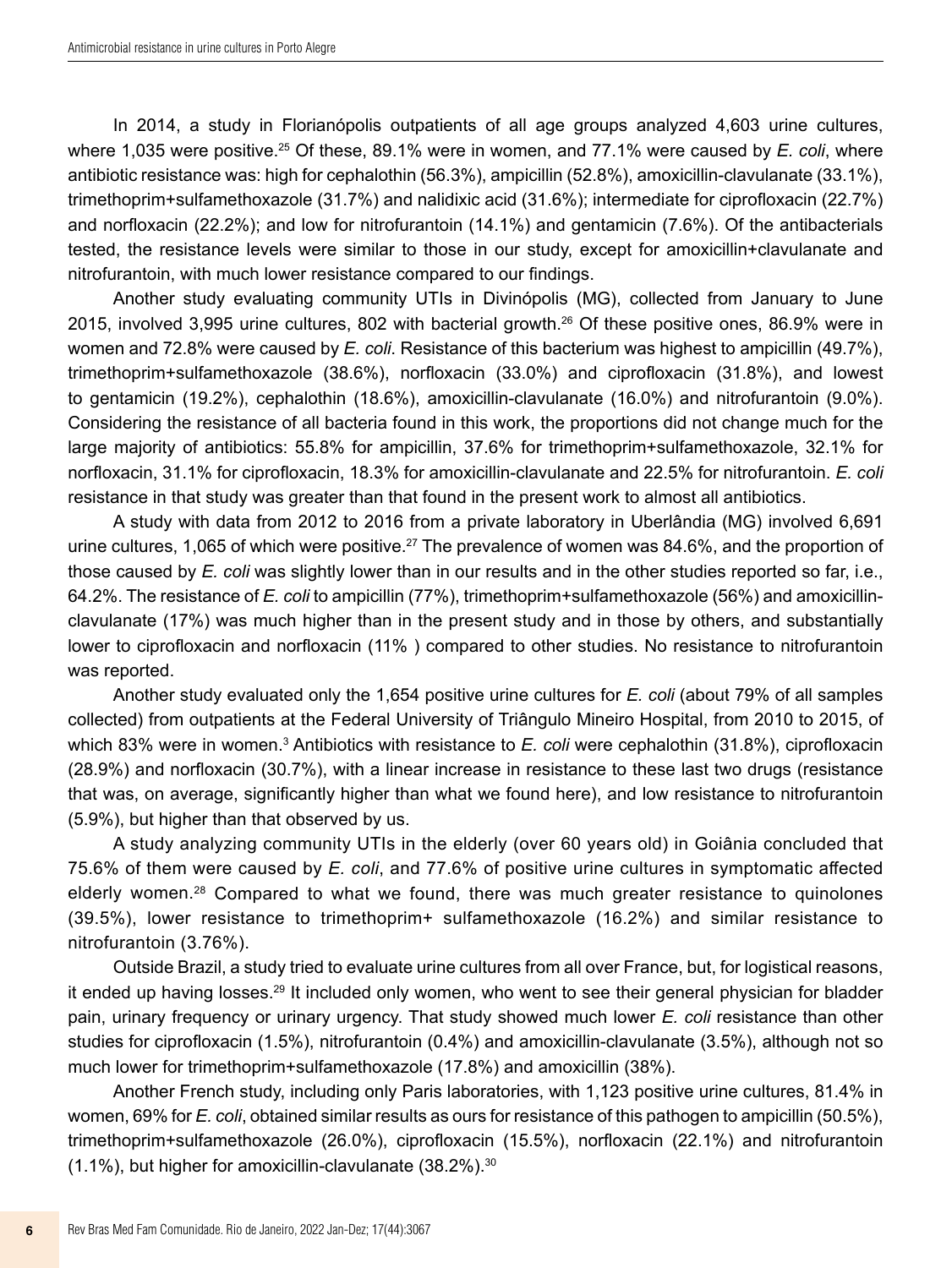Finally, a study in the French territory of Guadeloupe, in the Caribbean, with 1,293 positive urine cultures, 73.5% in women, 57.0% due to *E. coli*, showed resistance of this bacterium similar to that found in our work for nitrofurantoin (1.2%), slightly higher for amoxicillin-clavulanate (18.6%) and slightly lower for trimethoprim+sulfamethoxazole (18.6%).31

Differences in the proportion of *E.coli* as the etiologic agent of UTIs and in its resistance to antibiotics between studies are likely due to the pattern of antimicrobial use in each location, as well as possible demographic differences.

The profiles we found, as well as reported by other authors, demonstrate great bacterial resistance to some of the main antibiotics used in PHC. Because *E. coli* is the most frequent pathogen in our study and in all studies found in the last 10 years involving patients with community-acquired UTIs and with more than 220 positive urine cultures, antimicrobial selection for the empirical treatment of community-acquired UTI should be guided by the resistance profile of this bacterium, as well as by the clinical effectiveness of the drug in the urinary spectrum.<sup>32</sup>

Therefore, the results of this study reinforce the use of nitrofurantoin as the drug of choice for the empirical treatment of community-acquired lower UTI also in the Porto Alegre region.32 For upper UTI or contraindication for the use of nitrofurantoin (for example, renal from stage G3a onwards), the best alternative is amoxicillin-clavulanate.

It is worth highlighting the results for trimethoprim+sulfamethoxazole, an antibiotic combination widely used empirically for this type of infection. *E. coli* resistance to these drugs was greater than 20% in the present study, as well as in most studies on outpatient UTI published in recent years, <sup>25-27,30,32</sup> which contraindicates its empirical use also in the Porto Alegre region. The fluoroquinolone class, also widely used empirically for cystitis, should also be avoided in this type of treatment. Initially a class with high sensitivity in uropathogens, it has shown a progressive increase in resistance due to wide use, currently greater than 10% in *E. coli* in ours and in almost all the studies found.3,25-28,30,31 The same applies to ampicillin, formerly used for empirical treatment of UTI as monotherapy, but whose resistance proportion is around 50% or more, in our study and in others carried out recently.<sup>25-27,30</sup>

The strength of this work is the number of positive urine cultures (2000) and the fact that it is the first known study of this magnitude in the Porto Alegre region. In addition, all urine cultures collected in the period at the Grupo Hospitalar Conceição laboratory requested by the 12 PHC units of the Institution were evaluated.

The main limitations of this research are the lack of records of patients' age in the analysis sheets sent by the laboratory, as well as sex, which had to be inferred through the patient's name and, in case of doubt, from research in the register in the Conceição Hospital Group's information system. We also did not have access to the presence of symptoms, to separate asymptomatic bacteriuria, detected in pregnant women and candidates for urinary procedures, from upper and lower UTIs, and cases of recurrence were not analyzed separately, which according to the literature show higher resistance levels when compared to primary infections. Another limitation, inherent to studies that evaluate urine cultures, is that since lower UTIs are usually treated empirically, the cases in which the examination was performed were possibly more complex than those that did not require laboratory confirmation, which may cause actual resistance levels to be lower than those found in this study. Finally, fosfomycin and pivmecillinam, which are important alternatives in the empirical treatment of UTI in the community, are not routinely tested in the Institution's laboratory.

As already mentioned, this study is the first known to evaluate a considerable number of positive urine cultures in the region of Porto Alegre and to be able to propose the drugs of choice for the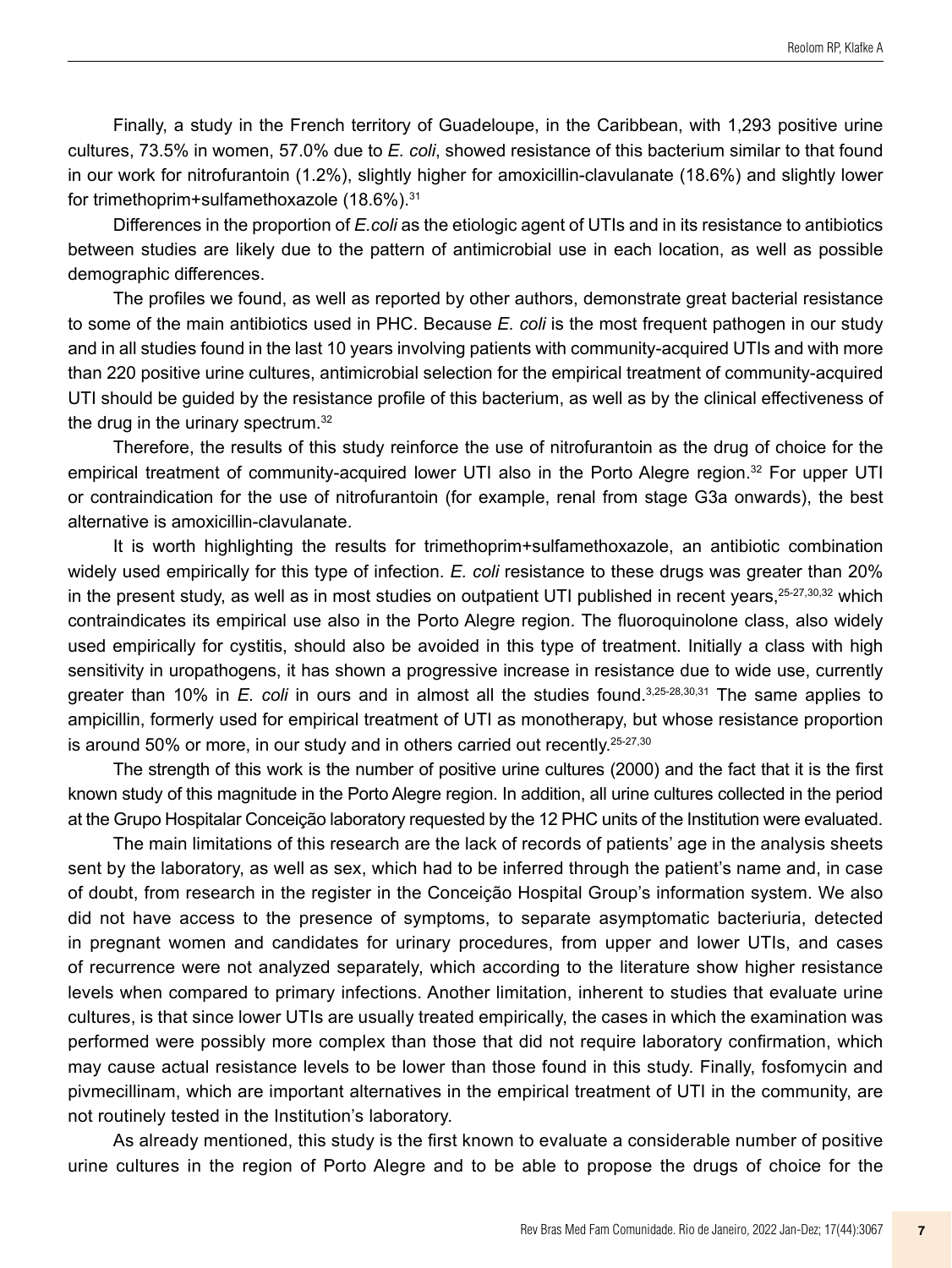empirical treatment of UTI in the region. The differences found between the studies in the proportion of *E. coli* as the cause of UTI and in its resistance to antibiotics reinforce the importance of regional research on the resistance of uropathogens, to determine the best choice of empirical treatment in other locations in the country.

## **CONCLUSION**

The antimicrobials with the highest proportions of resistance in urine cultures of PHC patients in the areas covered by the health units of the Community Health Service of the Grupo Hospitalar Conceição, in North and Northeast Porto Alegre, from July 2017 to June 2019, were ampicillin, trimethoprim+sulfamethoxazole, ciprofloxacin and norfloxacin. The antibiotic most indicated for empirical treatment of community-acquired lower UTIs in this city, due to its efficacy and resistance profile in the region, is nitrofurantoin. For upper UTIs or in patients with contraindication to this antimicrobial, amoxicillin-clavulanate is a good alternative. For cases in which there is no clinical improvement with empirical treatment using one of these drugs, a urine culture with an antimicrobial sensitivity test should be performed to guide the selection of another drug.

## **ACKNOWLEDGMENTS**

We thank the staff of the Central Laboratory of Hospital Nossa Senhora da Conceição for their willingness and efficiency in the acquisition of data, without which this research could not have been carried out. They were always helpful and professional in their work, treating everyone politely and seriously.

## **CONFLICTS OF INTEREST**

None to declare.

## **AUTHORS' CONTRIBUTIONS**

RPR: project conceptualization and management, formal analysis, data curation, writing – first draft, research, methodology, resources and software. AK: project conceptualization and management, formal analysis, writing – proofreading & editing, research, methodology, resources, software, supervision, validation and visualization.

## **REFERENCES**

- 1. Foxman B. Urinary tract infection syndromes: occurrence, recurrence, bacteriology, risk factors, and disease burden. Infect Dis Clin North Am 2014;28(1):1-13. <https://doi.org/10.1016/j.idc.2013.09.003>
- 2. Hisano M, Bruschini H, Nicodemo AC, Srougi M. Uncomplicated urinary tract infections in women in a Sao Paulo quaternary care hospital: bacterial spectrum and susceptibility patterns. Antibiotics (Basel) 2014;3(1):98-108. [https://doi.org/10.3390/](https://doi.org/10.3390/antibiotics3010098) [antibiotics3010098](https://doi.org/10.3390/antibiotics3010098)
- 3. Rodrigues WF, Miguel CB, Nogueira APO, Ueira-Vieira C, Paulino TP, Soares SC, et al. Antibiotic resistance of bacteria involved in urinary infections in Brazil: a cross-sectional and retrospective study. Int J Environ Res Public Health 2016;13(9):918. <https://doi.org/10.3390/ijerph13090918>
- 4. Kang CI, Kim J, Park DW, Kim BN, Ha US, Lee SJ, et al. Clinical practice guidelines for the antibiotic treatment of communityacquired urinary tract infections. Infect Chemother 2018;50(1):67-100. <https://doi.org/10.3947/ic.2018.50.1.67>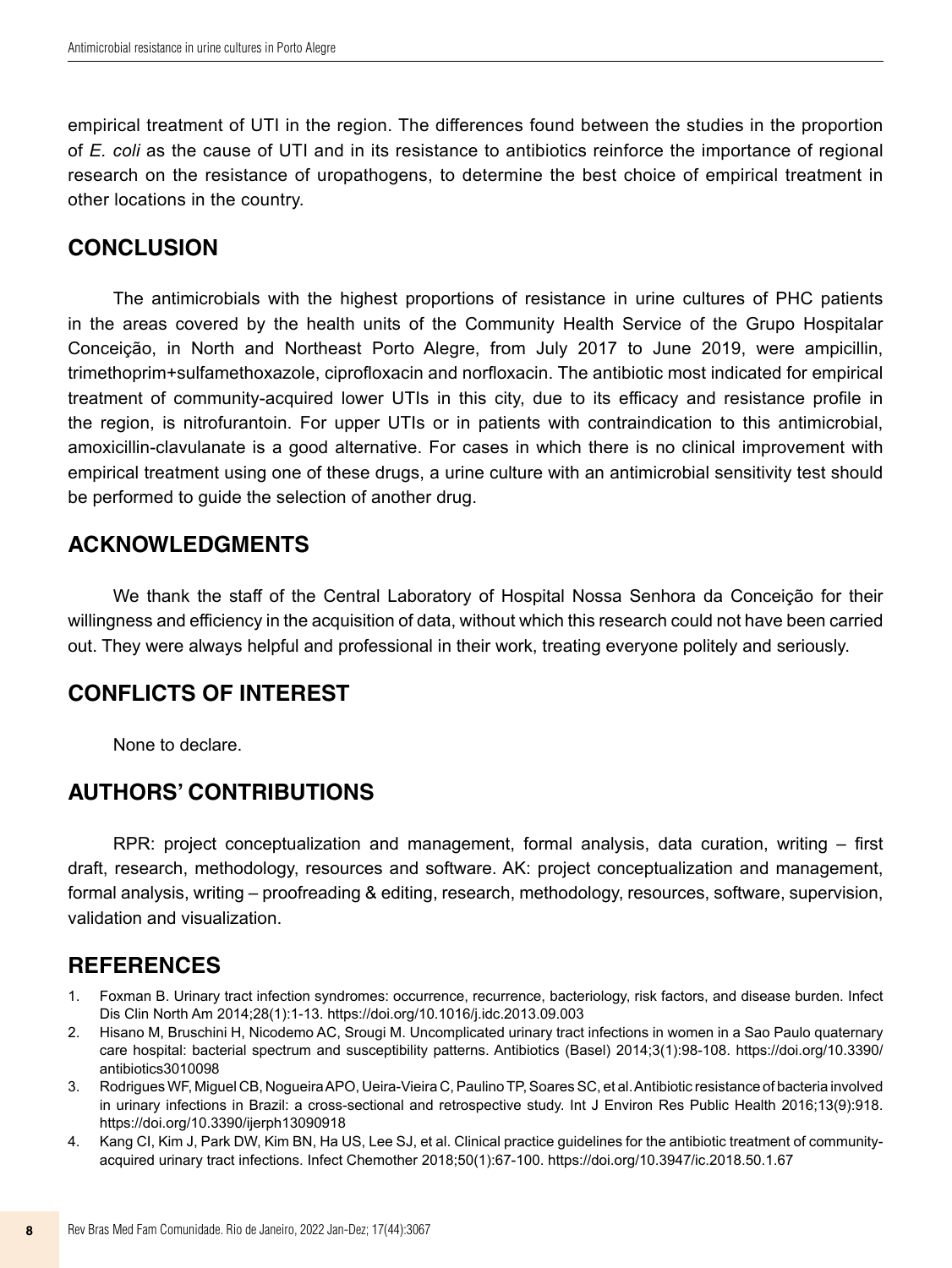- 5. Koch CR, Ribeiro JC, Schnor OH, Zimmermann BS, Müller FM, D'Agostin J, et al. Resistência antimicrobiana dos uropatógenos em pacientes ambulatoriais, 2000-2004. Rev Soc Bras Med Trop 2008;41(3):277-81. [https://doi.org/10.1590/](https://doi.org/10.1590/s0037-86822008000300010) [s0037-86822008000300010](https://doi.org/10.1590/s0037-86822008000300010)
- 6. Brasil. Agência Nacional de Vigilância Sanitária. Microbiologia clínica para o controle de infecção relacionada à assistência à saúde. Módulo 10 – Detecção dos principais mecanismos de resistência bacteriana aos antimicrobianos pelo Laboratório de Microbiologia Clínica/Agência Nacional de Vigilância Sanitária. Brasília: Anvisa, 2020. Available at: [https://www.gov.br/](https://www.gov.br/anvisa/pt-br/centraisdeconteudo/publicacoes/servicosdesaude/publicacoes/modulo-10_manual-de-microbiologia.pdf) [anvisa/pt-br/centraisdeconteudo/publicacoes/servicosdesaude/publicacoes/modulo-10\\_manual-de-microbiologia.pdf](https://www.gov.br/anvisa/pt-br/centraisdeconteudo/publicacoes/servicosdesaude/publicacoes/modulo-10_manual-de-microbiologia.pdf)
- 7. Lo DS, Shieh HH, Ragazzi SLB, Koch VHK, Martinez MB, Gilio AE. Infecção urinária comunitária: etiologia segundo idade e sexo. J Bras Nefrol 2013;35(2):93-8. <https://doi.org/10.5935/0101-2800.20130016>
- 8. Schenkel DF, Dallé J, Antonello VS. Prevalência de uropatógenos e sensibilidade antimicrobiana em uroculturas de gestantes do sul do Brasil. Rev Bras Ginecol Obstet 2014;36(3):102-6.<https://doi.org/10.1590/S0100-72032014000300002>
- 9. Magalhães V, Farias RB, Agra G, Lima ALMA. Etiologia e perfil de resistência das bactérias isoladas a partir de uroculturas oriundas de mulheres acima dos 18 anos. RBM Rev Bras Med 2009;66(supl. 2):11-6.
- 10. Mattos KPH. Estudo do perfil de resistência de bactérias gram-negativas em infecções urinárias de origem comunitária: influência da legislação atuante no controle de venda de antimicrobianos [dissertação de mestrado]. Campinas: Universidade Estadual de Campinas; 2014.
- 11. Coutinho ERS, Costa AKAN, Batista PFS, Santos AN. Infecções do trato urinário: etiologia e perfil de sensibilidade antimicrobiana em pacientes não hospitalizados. Revista Uningá. 2019;56(3):68-79.
- 12. Guerra Júnior GES, Guerra KDOS, Crisóstomo CM, Veloso DA, D'Angelis CEM. Infecções do trato urinário: frequência e etiologia em pacientes não hospitalizados. Revista Unimontes Científica. 2018;20(1):112-26.
- 13. Kabugo D, Kizito S, Ashok DD, Graham KA, Nabimba R, Namunana S, et al. Factors associated with community-acquired urinary tract infections among adults attending assessment centre, Mulago Hospital Uganda. Afr Health Sci 2016;16(4):1131- 42.<https://doi.org/10.4314/ahs.v16i4.31>
- 14. Konca C, Tekin M, Uckardes F, Akgun S, Almis H, Bucak IH, et al. Antibacterial resistance patterns of pediatric communityacquired urinary infection: overview. Pediatr Int 2017;59(3):309-15. <https://doi.org/10.1111/ped.13139>
- 15. Silva RCRM, Martins Júnior PO, Gonçalves LF, Martins VP, Melo ABF, Pitondo-Silva A, et al. Ciprofloxacin resistance in uropathogenic Escherichia coli isolates causing community-acquired urinary infections in Brasília, Brazil. J Glob Antimicrob Resist 2017;9:61-7. <https://doi.org/10.1016/j.jgar.2017.01.009>
- 16. Mykhalko YO. Antimicrobial susceptibility patterns of Escherichia coli in children and adults with urinary tract infections. Wiad Lek 2018;71(2 pt 1):306-10. PMID: 29729161
- 17. Pancotto C, Lovison OA, Cattani F. Perfil de resistência, etiologia e prevalência de patógenos isolados em uroculturas de gestantes atendidas em um laboratório de análises clínicas da cidade de Veranópolis, Rio Grande do Sul. RBAC. 2019;51(1):29-33.<https://doi.org/10.21877/2448-3877.201900799>
- 18. Paniagua-Contreras GL, Monroy-Pérez E, Rodríguez-Moctezuma JR, Domínguez-Trejo P, Vaca-Paniagua F, Vaca S. Virulence factors, antibiotic resistance phenotypes and O-serogroups of Escherichia coli strains isolated from communityacquired urinary tract infection patients in Mexico. J Microbiol Immunol Infect 2017;50(4):478-85. [https://doi.org/10.1016/j.](https://doi.org/10.1016/j.jmii.2015.08.005) [jmii.2015.08.005](https://doi.org/10.1016/j.jmii.2015.08.005)
- 19. Pereira PMB, Souza SRB, Bitencourt RM. Prevalência e caracterização da infecção do trato urinário inferior em mulheres atendidas na atenção primária de saúde. Rev Bra Edu Saúde. 2019;9(1):37-42. <https://doi.org/10.18378/rebes.v9i1.6170>
- 20. Salton G, Maciel MJ. Prevalência e perfil de resistência de bactérias isoladas em uroculturas de pacientes de uma cidade do interior do Rio Grande do Sul. Ciência & Saúde. 2017;10(4):194-9. <https://doi.org/10.15448/1983-652X.2017.4.25451>
- 21. Chambô Filho A, Camargo AS, Barbosa FA, Lopes TF, Motta YR. Estudo do perfil de resistência antimicrobiana das infecções urinárias em mulheres atendidas em hospital terciário. Rev Bras Clin Med 2013;11(2):102-7.
- 22. Gilani SYH, Shah SRA, Ahmad N, Bibi S. Antimicrobial resistance patterns in community acquired urinary tract infections. J Ayub Med Coll Abbottabad 2016;28(3):572-4. PMID: 28712238
- 23. Gökçe İ, Çiçek N, Güven S, Altuntaş Ü, Bıyıklı N, Yıldız N, et al. Changes in bacterial resistance patterns of pediatric urinary tract infections and rationale for empirical antibiotic therapy. Balkan Med J 2017;34(5):432-5. [https://doi.org/10.4274/](https://doi.org/10.4274/balkanmedj.2015.1809) [balkanmedj.2015.1809](https://doi.org/10.4274/balkanmedj.2015.1809)
- 24. Guneysel O, Suman E, Ozturk TC. Trimethoprim-sulfamethoxazole resistance and fosfomycin susceptibility rates in uncomplicated urinary tract infections: time to change the antimicrobial preferences. Acta Clin Croat 2016;55(1):49-57. <https://doi.org/10.20471/acc.2016.55.01.8>
- 25. Alves DMS, Edelweiss MK, Botelho LJ. Infecções comunitárias do trato urinário: prevalência e susceptibilidade aos antimicrobianos na cidade de Florianópolis. Rev Bras Med Fam Comunidade 2016;11(38):1-12. [https://doi.org/10.5712/](https://doi.org/10.5712/rbmfc11(38)1187) [rbmfc11\(38\)1187](https://doi.org/10.5712/rbmfc11(38)1187)
- 26. Ferreira VM, Rossiter LNV, Aragão NFF, Pinto OA, Santos PM, Cardoso PHA, et al. Infecções comunitárias do trato urinário em Divinópolis, MG: avaliação do perfil de resistência bacteriana e do manejo clínico. Rev Bras Med Fam Comunidade 2017;12(39):1-13. [https://doi.org/10.5712/rbmfc12\(39\)1553](https://doi.org/10.5712/rbmfc12(39)1553)